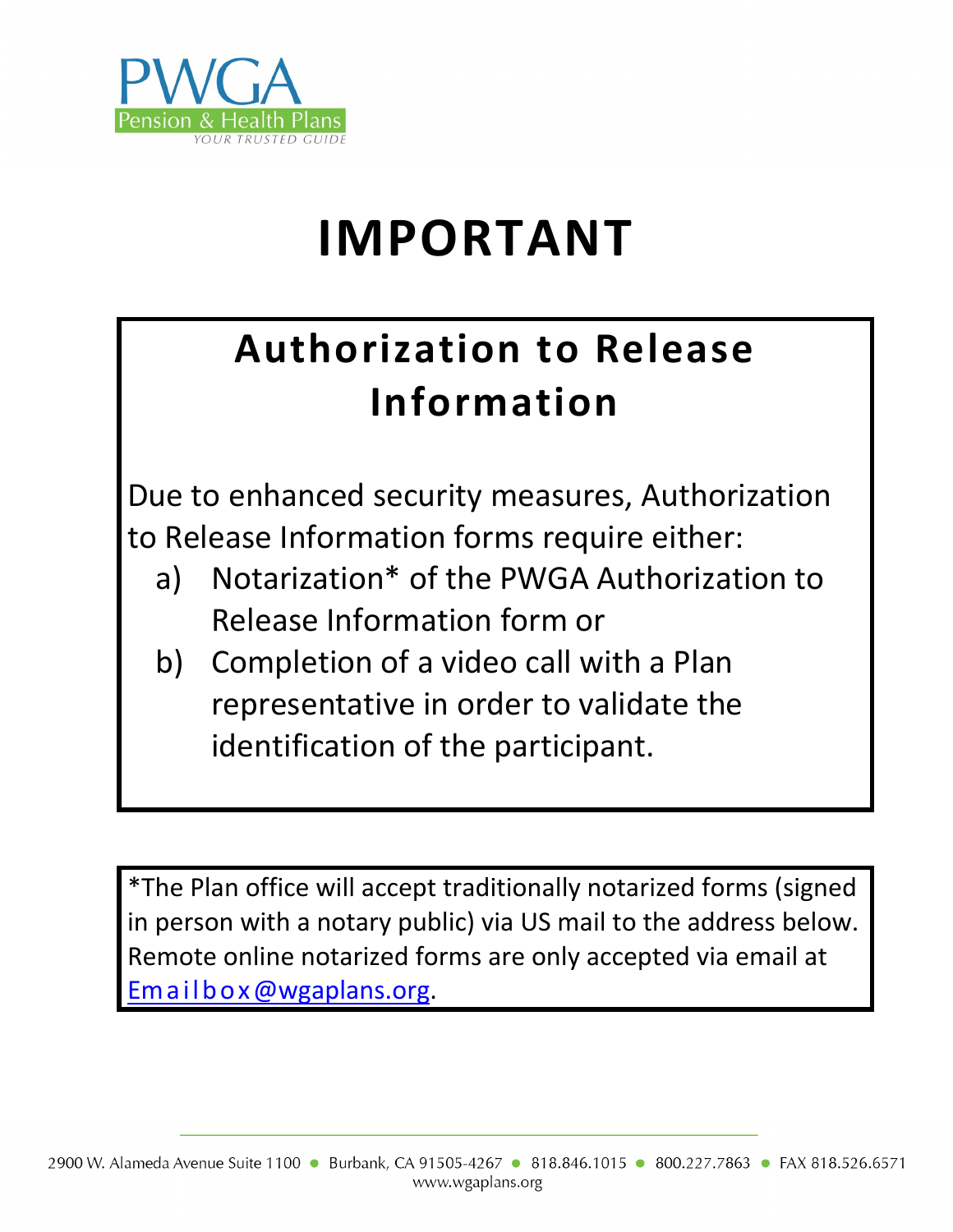

### Authorization to Release Information

The Participant/Beneficiary should complete this form, only if the Participant/Beneficiary would like to authorize a person or entity to receive Pension information on his/her behalf. *Unless this form is returned (signed and dated by the Participant/Beneficiary), information will not be released to any unauthorized third party.* This authorization will remain in effect until such time that the Participant/Beneficiary notifies the Administrative Office in writing. A photocopy of this form will be treated as an original, with the full force and power of said original.

#### **SECTION 1 PARTICIPANT/BENEFICIARY INFORMATION**

Please print or type the information below for the Participant or Beneficiary

| <b>NAME</b>                        | <b>SOCIAL SECURITY NUMBER OR UNIQUE IDENTIFIER</b> |
|------------------------------------|----------------------------------------------------|
|                                    |                                                    |
| <b>TELEPHONE NUMBER (REQUIRED)</b> | <b>E-MAIL ADDRESS (REQUIRED)</b>                   |
|                                    |                                                    |

#### **SECTION 2 AUTHORIZED THIRD PARTY INFORMATION**

Please print or type the information below for the third party authorized to receive Pension information on behalf of the Participant or Beneficiary.

| <b>NAME OF INDIVIDUAL OR ENTITY</b> | ALL INDIVIDUALS REPRESENTING ENTITY OR INDIVIDUAL NAMES (CHECK<br><b>ONLY ONE AND LIST, IF APPLICABLE)</b> |  |  |
|-------------------------------------|------------------------------------------------------------------------------------------------------------|--|--|
|                                     | ALL INDIVIDUALS REPRESENTING ENTITY, OR<br>ONLY THE FOLLOWING INDIVIDUALS:<br>$\mathbf{L}$                 |  |  |
| <b>STREET ADDRESS</b>               |                                                                                                            |  |  |

| <b>CITY</b>             |                   | <b>STATE</b> |                       | <b>POSTAL CODE</b> |
|-------------------------|-------------------|--------------|-----------------------|--------------------|
|                         |                   |              |                       |                    |
| <b>TELEPHONE NUMBER</b> | <b>FAX NUMBER</b> |              | <b>E-MAIL ADDRESS</b> |                    |
|                         |                   |              |                       |                    |

**ADDRESS INFORMATION RELATIVE TO PARTICIPANT/BENEFICIARY (PLEASE CHECK THE BOX BELOW TO INDICATE THAT THE ADDRESS ON RECORD FOR THE PARTICIPANT/BENEFICIARY SHOULD BE UPDATED. IF THE BOX IS NOT CHECKED, THEN THE PARTICIPANT/BENEFICIARY'S ADDRESS WILL NOT BE UPDATED.)**

UPDATE THE PARTICIPANT/BENEFICIARY'S ADDRESS ON RECORD FOR PENSION PURPOSES TO THE ADDRESS IN THIS SECTION 2.